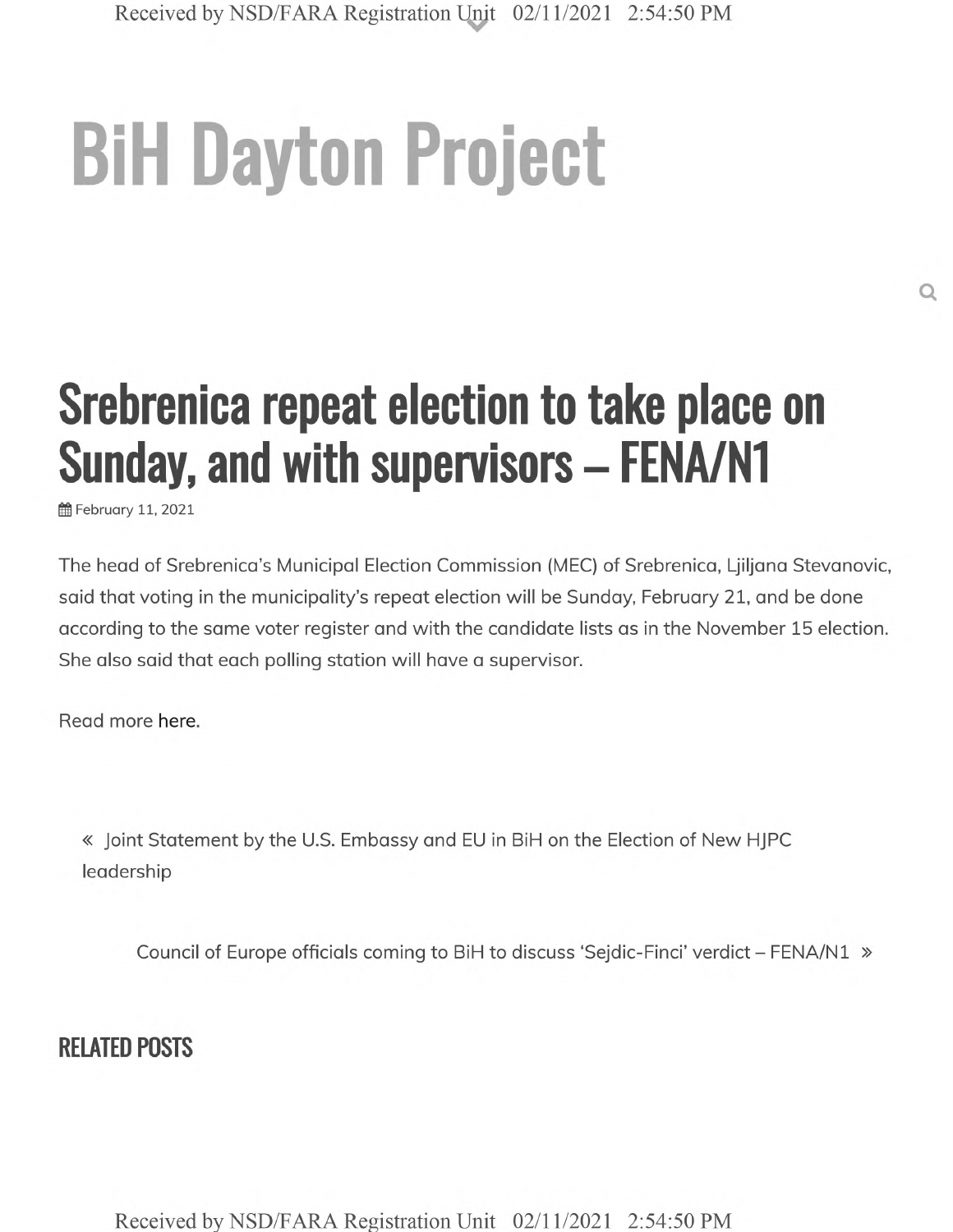



**Council of Europe officials coming to BiH to discuss 'Sejdic-Finci' verdict - FENA/N1**

**@** February 11, 2021



**Cvijanovic: RS ready to send additional aid to earthquake-hit towns in Croatia - HINA**

**曲 February 10, 2021** 



**Halil Lagumdzija new head of BiH High Judicial and Prosecutorial Council - N1 普February 10, 2021** 

**Received by NSD/FARA Registration Unit 02/11/2021 2:54:50 PM**